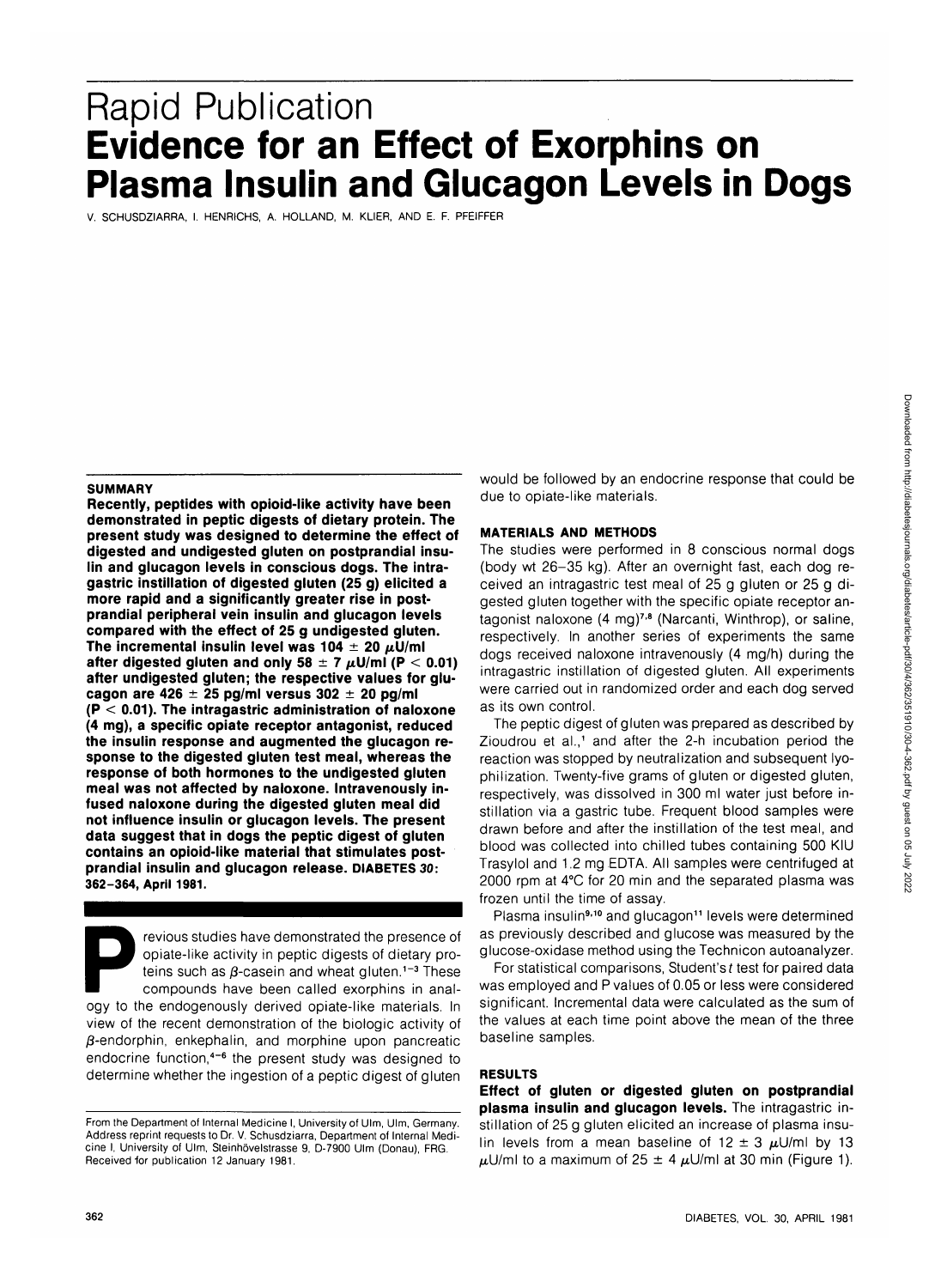#### **V. SCHUSDZIARRA AND ASSOCIATES**



FIGURE 1. Effect of the intragastric instillation of gluten (25 g) or **digested gluten (25 g) dissolved In 300 ml water on the increase in postprandial peripheral vein plasma Insulin (IRI) and glucagon (IRG) levels above the mean of the three baseline values in 8 conscious dogs (mean ± SEM).**

**FIGURE 2. Effect of the Intragastric administration of naloxone (4 mg) or saline together with the digested gluten test meal (25 g in 300 ml water) on the increase in postprandial peripheral vein plasma Insulin (IRI) and glucagon (IRG) levels above the mean of the three baseline values In 8 conscious dogs (mean ± SEM).**



In response to digested gluten, insulin levels rose sharply by 30  $\mu$ U/ml within 10 min from a mean baseline of 11  $\pm$  3  $\mu$ U/ml. The incremental insulin level during digested gluten was 104  $\pm$  20  $\mu$ U/ml, significantly above the value of  $58 \pm 7$   $\mu$ U/ml in response to the undigested gluten test meal ( $P < 0.01$ ).

In response to gluten, plasma glucagon levels rose from a mean baseline of 86  $\pm$  10 pg/ml by 65 pg/ml within the 60min experimental period, whereas after digested gluten plasma glucagon levels increased by 100 pg/ml within 30 min from a mean baseline of 70  $\pm$  7 pg/ml (Figure 1). The incremental plasma glucagon level was  $302 \pm 20$  pg/ml in response to gluten and  $426 \pm 25$  pg/ml in response to digested gluten  $(P < 0.01)$ .

**Effect of naloxone on postprandial plasma insulin and glucagon levels in response to gluten or digested gluten.** The intragastric administration of naloxone to the digested gluten test meal reduced the postprandial insulin response substantially. The incremental insulin level was only  $42 \pm 7$  µU/ml, significantly below the 104  $\pm$  20 µU/ml of the saline controls  $(P < 0.01)$ . Plasma glucagon levels rose more rapidly when naloxone was added to the digested gluten meal and remained elevated by 80-100 pg/ml above baseline for the entire experimental period (Figure 2). The incremental glucagon level with naloxone was  $766 \pm 25$ pg/ml, significantly above the  $426 \pm 25$  pg/ml of the saline controls  $(P < 0.005)$ .

In response to the gluten meal, the intragastric addition of naloxone did not change postprandial insulin and glucagon levels (Figure 3). The incremental insulin level with naloxone was 42  $\pm$  7  $\mu$ U/ml versus 58  $\pm$  7  $\mu$ U/ml in the saline controls. The respective values for glucagon were  $350 \pm 16$ pg/ml versus  $302 \pm 12$  pg/ml (P  $> 0.05$ ).